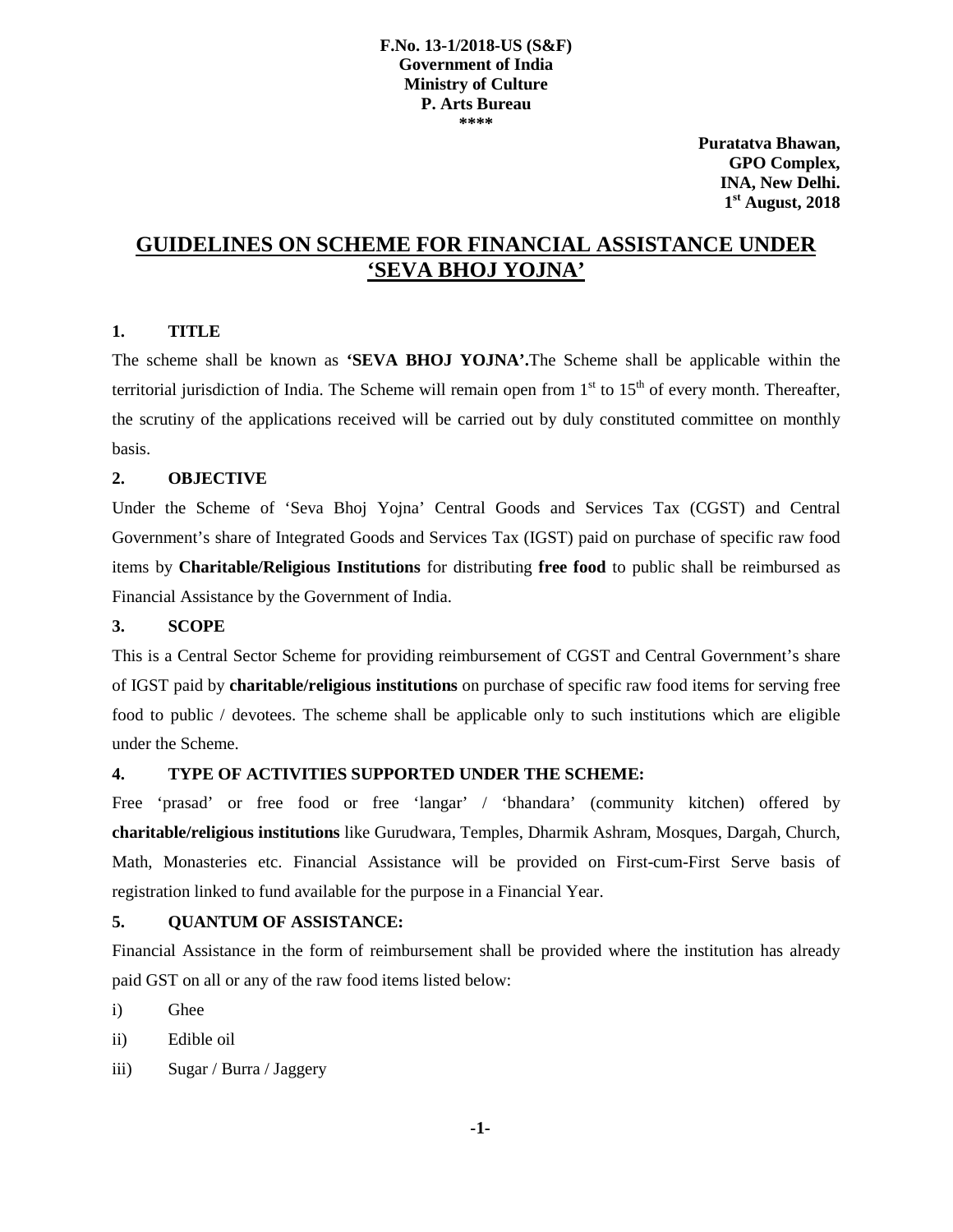iv) Rice

v) Atta / Maida / Rava /Flour

vi) Pulses

The total amount of CGST and Central Government's share of IGST that would be reimbursed on purchases in the Financial Year 2019-20 will be capped at a maximum of 10% of the current financial year i.e. 2018-19.

#### **6. CRITERIA FOR FINANCIAL ASSISTANCE**

i) A Public Trust or society or body corporate, or organisation or institution covered under the provisions of section 10 (23BBA) of the Income Tax Act, 1961 (as amended from time to time) or registered under the provisions of section 12AA of the Income Tax Act, 1961, for **charitable/religious** purposes, or a company formed and registered under the provisions of section 8 of the Companies Act, 2013 or section 25 of the Companies Act, 1956, as the case may be, for **charitable/ religious** purposes, or a Public Trust registered as such for**charitable/religious** purposes under any Law for the time being in force, or a society registered under the Societies Registration Act, 1860, for **charitable/religious** purposes.

ii) The applicant Public Trust or society or body corporate, or organisation or institution, as the case may be, must be involved in **charitable/religious** activities by way of free and philanthropic distribution of food/prasad/langar(Community Kitchen)/ bhandara free of cost and without discrimination through the modus of public, **charitable/religious** trusts or endowments including maths, temples, gurdwaras, wakfs, churches, synagogues, agiaries or other places of public religious worship.

- iii) The institutions/organizations should have been in existence for precedingthree years before applying for assistance.
- iv) Only those institutions would be eligible for financial assistance which have been distributing free food, langar and prasad to public for at-least past three years on the day of application. For this purpose, entities shall furnish a self- certificate.
- v) Financial Assistance under the scheme shall be given only to those institutions which are not in receipt any Financial Assistance from the Central/State Government for the purpose of distributing free food: self- certificate
- vi) The institutions shall serve free food to at least 5000 people in a calendar month.
- vii) The Institution/Organization blacklisted under the provisions of Foreign Contribution Regulation Act (FCRA) or under the provisions of any Act/Rules of the Central/State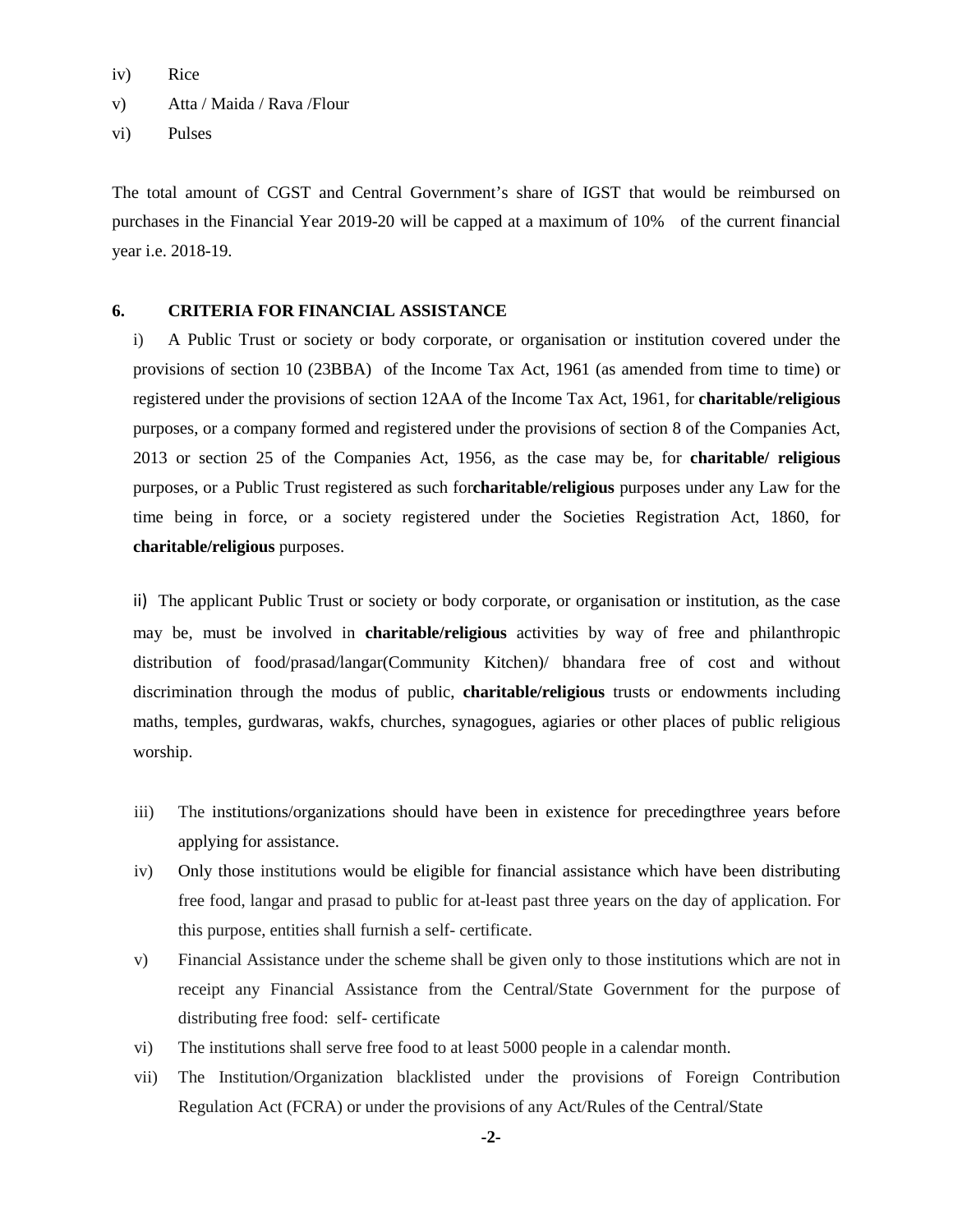Government shall not be eligible for Financial Assistance under the Scheme.

#### **7. PROCEDURE FOR ENROLMENT**

There shall be one time enrolment for eligible **Charitable/Religious Institutions**who apply under 'Seva Bhoj Yojna Scheme'. The Ministry of Culture will enrol eligible **Charitable/Religious Institutions** for a time period ending with Finance Commission period i.e. till 31.3.2020and subsequently the enrolment may be reviewed/renewed by the Ministry, subject to the performance evaluation of the institutions.

**Charitable/Religious Institution**shall first register with Darpan Portal of NITI Aayog and get Unique ID generated by Darpan Portal (if not already obtained). Thereafter, the institution shall enrol itself in CSMS Portal on the Ministry of Culture's websit[ewww.indiaculture.nic.in](http://www.indiaculture.nic.in/) in a prescribed format. Thereafter, the **Charitable/Religious Institution** shall apply "online" in the prescribed application form and upload required documents as listed below in CSMS Portal of Ministry of Culture's website [www.indiaculture.nic.in:](http://www.indiaculture.nic.in/)-

- (i) Copy of the valid Registration Certificate as per the provision contained in Para 6 (i)and (ii).
- (ii) Copy of Memorandum of Association/Article of Association/Charter of Activities of the organisation.
- (iii)Copies of Audited Accounts for the last three years.
- (iv) Copies of Annual Report, if any, for last three years.
- (v) List of Office bearers/Governing Body of the institution.
- (vi) Name of the authorized signatory who will sign all documents with contact details and E-mail ID.
- (vii) Self-certificate indicating that the institution is distributing free food for at-least past three years on the day of application and providing free food to at least 5000 people in a month.
- (viii) Certificate from District Magistrate indicating that the institution is involved in **charitable/religious** activities and is distributing free food to public/devotees etc. since last three years atleast on daily/monthly basis.
- (ix) PAN/ TAN Number of the institution/ organization.
- (x) List of locations where free food is being distributed by the institution.
- (xi) Number of persons being served free food by the Institution in previous year self declaration.
- (xii) Bank Authorization Letter as per prescribed format.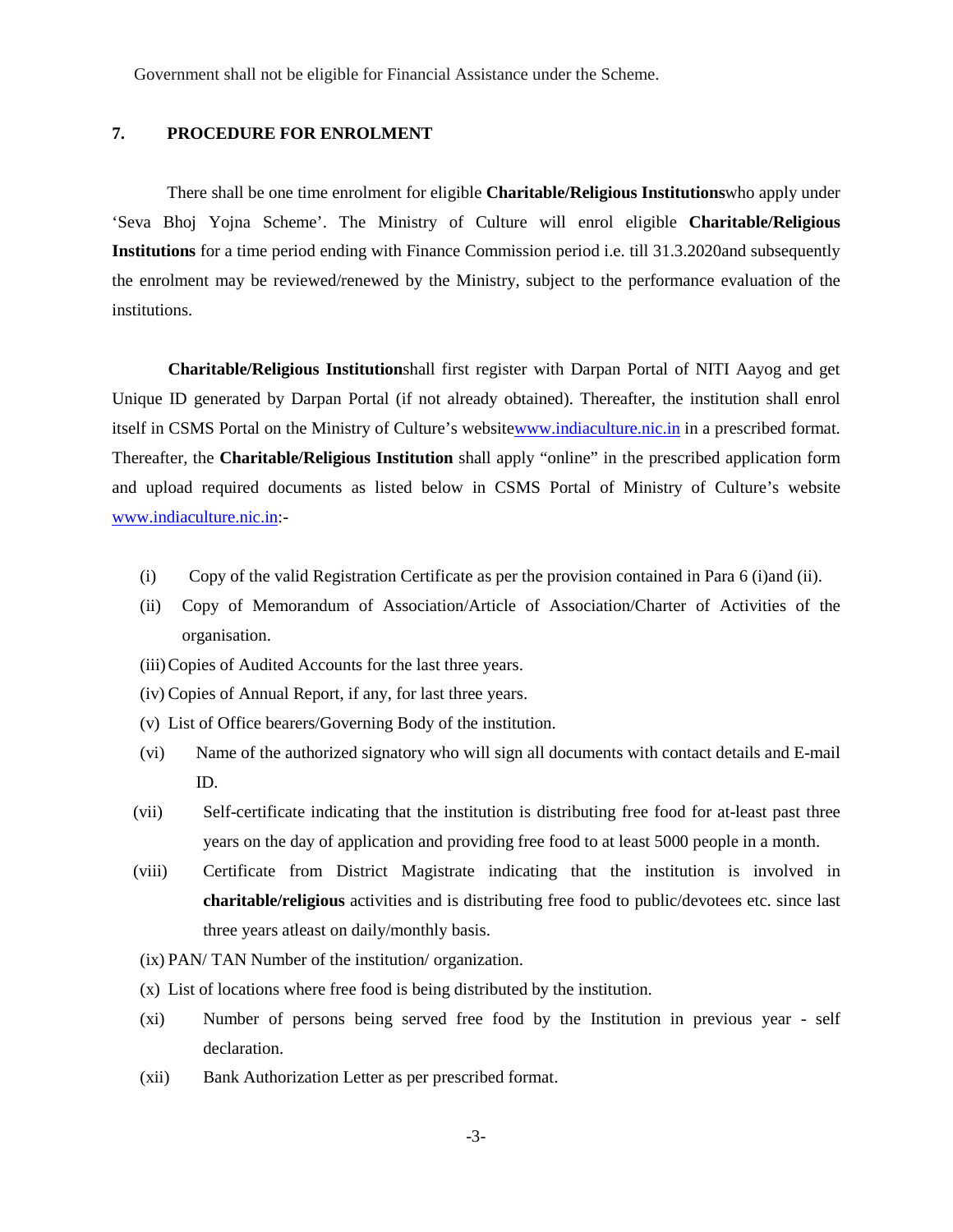All applications along with supporting documents received online from the institutions in the Ministry shall be examined by a Committee constituted for the purpose.Incomplete applications not supported by required documents will be summarily rejected and only eligible **charitable/religious institutions** will be permitted to claim Financial Assistance as reimbursement of CGST and Central Government's share of IGST paid on raw food items mentioned at Para 5 above.

### **8. MAINTENANCE OF ACCOUNTS BY THE CHARITABLE/RELIGIOUS INSTITUTIONS**

(i) The **Charitable/Religious Institution** shall maintain a separate account of the grant received from the Central Government under the said scheme. A separate account maintained by the Institution for distribution of Free Food shall be distinct from accounts maintained for the purpose of Food/Prasad sold to public/devotees.

(ii) The bills produced by the Institution for re-imbursement shall be mandatorily in the name of registered **charitable/religious Institution**.

(iii) The Institution shall provide total number of people/persons provided free food every calendar month and shall maintain monthly purchase bills in this regard.

#### **9. PROCEDURE FOR CLAIMING REIMBURSEMENT OF CGST**

(i) **Single Authority**: There will be a one (nodal) Central Tax officer in every State / Union territory (UT) for all purposes of the scheme.

(ii) **Registration with the Central Tax officer**: After enrolling with the Ministry of Culture, the applicant shall submit an application in a specified form along with a copy of the registration certificate issued by the Ministry of Culture to the nodal Central Tax officer in the State/UT. The nodal Central Tax officer on receipt of the application and registration certificate, shall generate a Unique Identity Number (UIN) and communicate the same to the applicant.

(iii)**Timelines for refunds**: All applications for reimbursements shall be submitted on a quarterly basis in a specified form and manner before the expiry of six months from the last day of the quarter in which the purchases have been made.

(iv) **Documents to be submitted**: The following documents shall be submitted along with the application form:

- Invoices issued by the suppliers for the purchases of specified items in para no. 5 above.
- The Unique enrolment number allotted by Ministry of Culture and UIN allotted by the Central Tax authority should be mentioned on these invoices.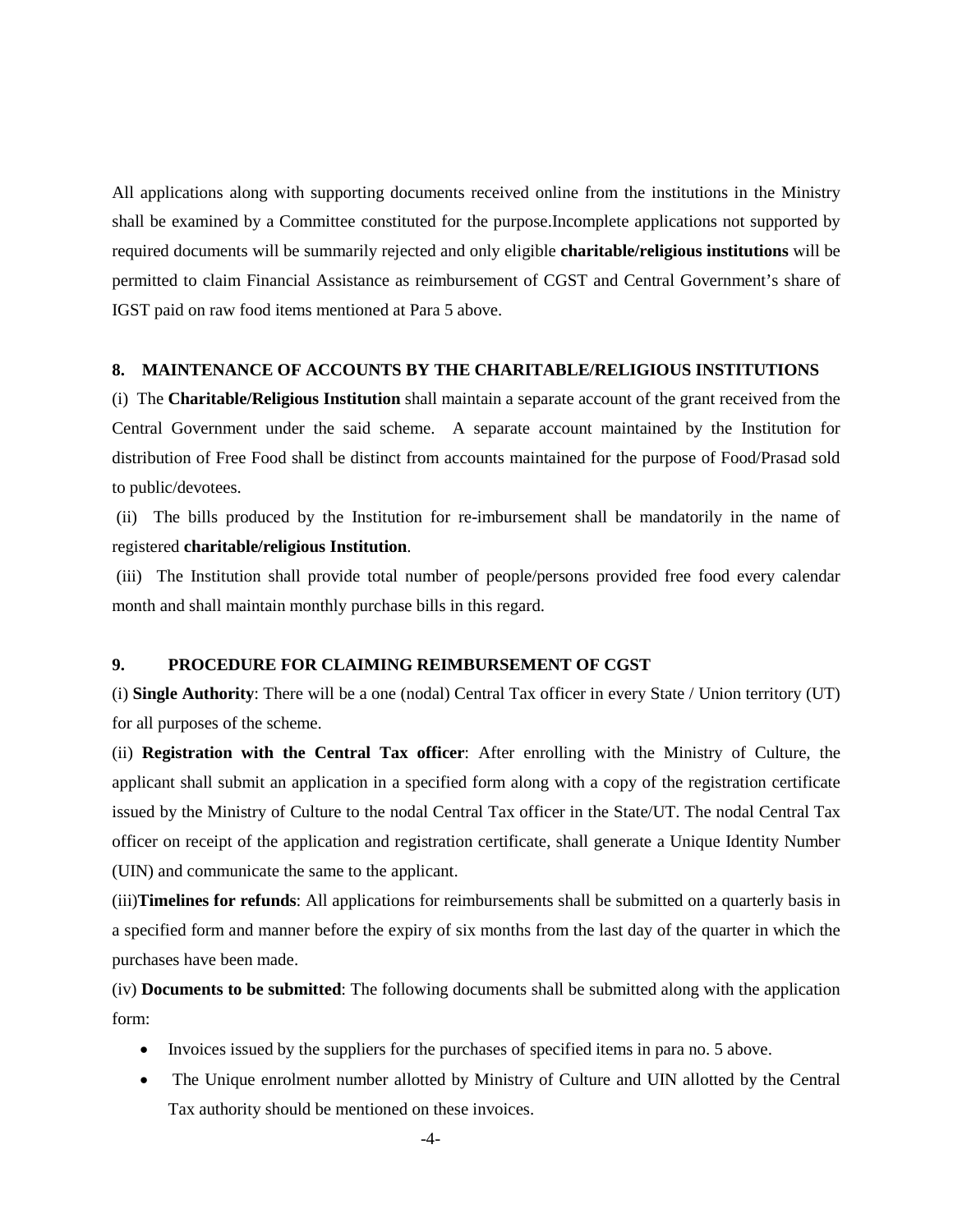## • **Chartered Accountant's Certificate certifying the following**:

a) Quantity, price and CGST, SGST/UTGST and IGST paid on purchase of the specified items during the claim period.

b) The **Charitable/Religious institution** is involved in **charitable/religious** activities and specified items have been used for only distributing free food to public/devotees etc. during the claim period.

c) The reimbursements claimed in the current quarter / year is not more than the previous year's purchases in the corresponding quarter / year plus a maximum of 10% for the current year.

d) The **charitable/religious institution**is using the raw food items as mentioned in Para 5 above only for distributing free food to public/devotees etc. during the claim period.

e) The institution fully satisfies the conditions laid down in para 6 of the guidelines.

## **10. OUTCOME OF THE SCHEME**

A Performance-cum-Achievement Report on the activity undertaken will be submitted in triplicate by the beneficiary institutions, at the beginning of next financial year, to the Ministry as per the following format:

- Location of Free Food Services:
- Cost of the Food items excluding GST:
- GST levied: Total GST paid (CGST,SGST/UTGST,IGST and amount of Financial Assistance released by ministry:
- No. of days Free food was provided in a calendar month (month-wise)
- No. of persons who were provided Free Food in a calendar month (month-wise)
- At least 12 photographs (taken on monthly basis) of Free Food Services:

# **11. INCOMPLETE APPLICATIONS**

Incomplete applications not supported by the required documents and applications received without recommendation of the prescribed authority will be summarily rejected.

## **12. RELEASE OF FUNDS UNDER THE SCHEME:**

The funds will be released to the institutions as per the claims verified and passed by the GST authorities. The Refund Sanction Order will be issued by the GST Authority.

## **13. INSPECTION AND MONITORING**

Inspection would be carried out by Ministry officials or its authorized representatives every year at least